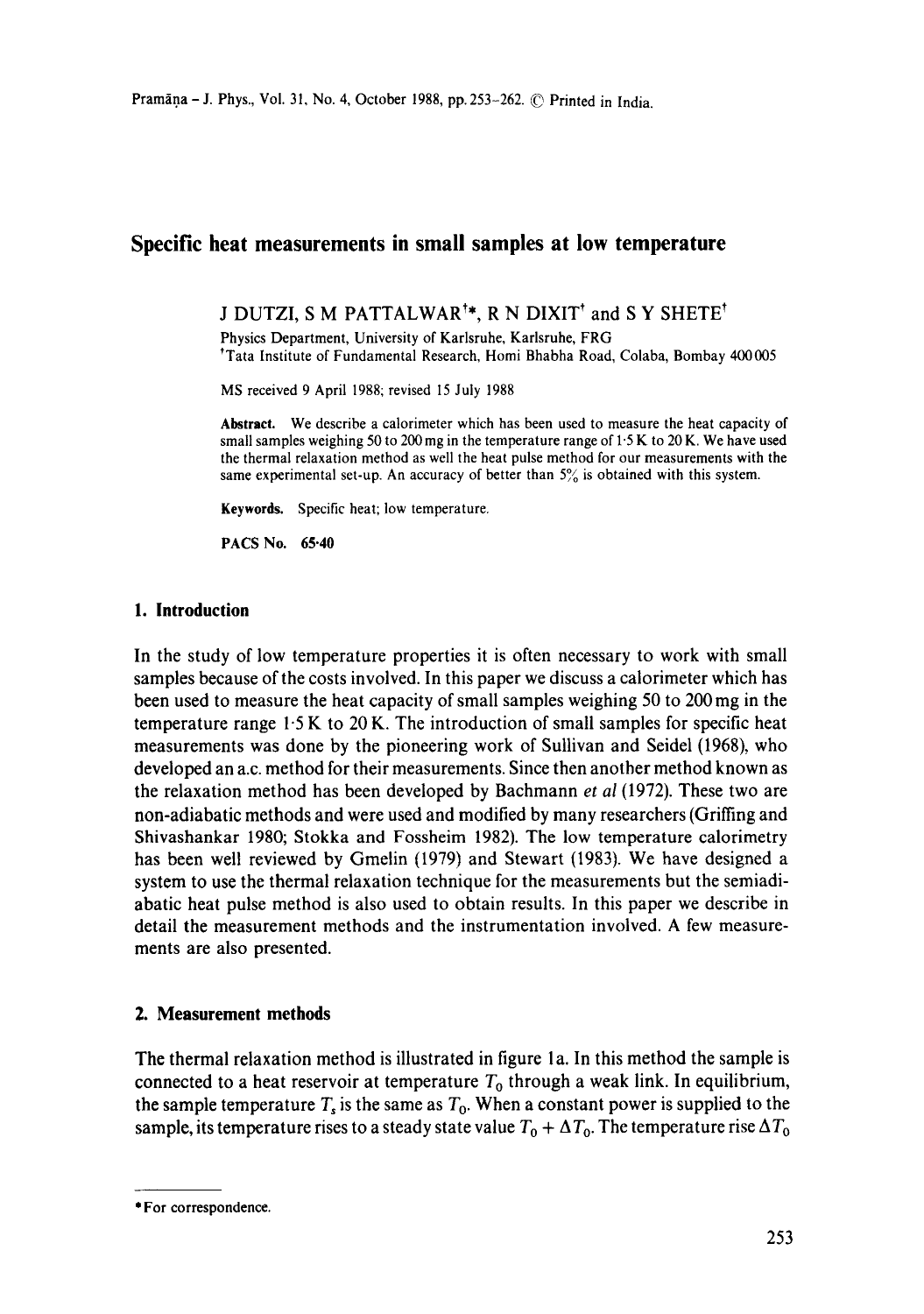



 $\bar{\bar{z}}$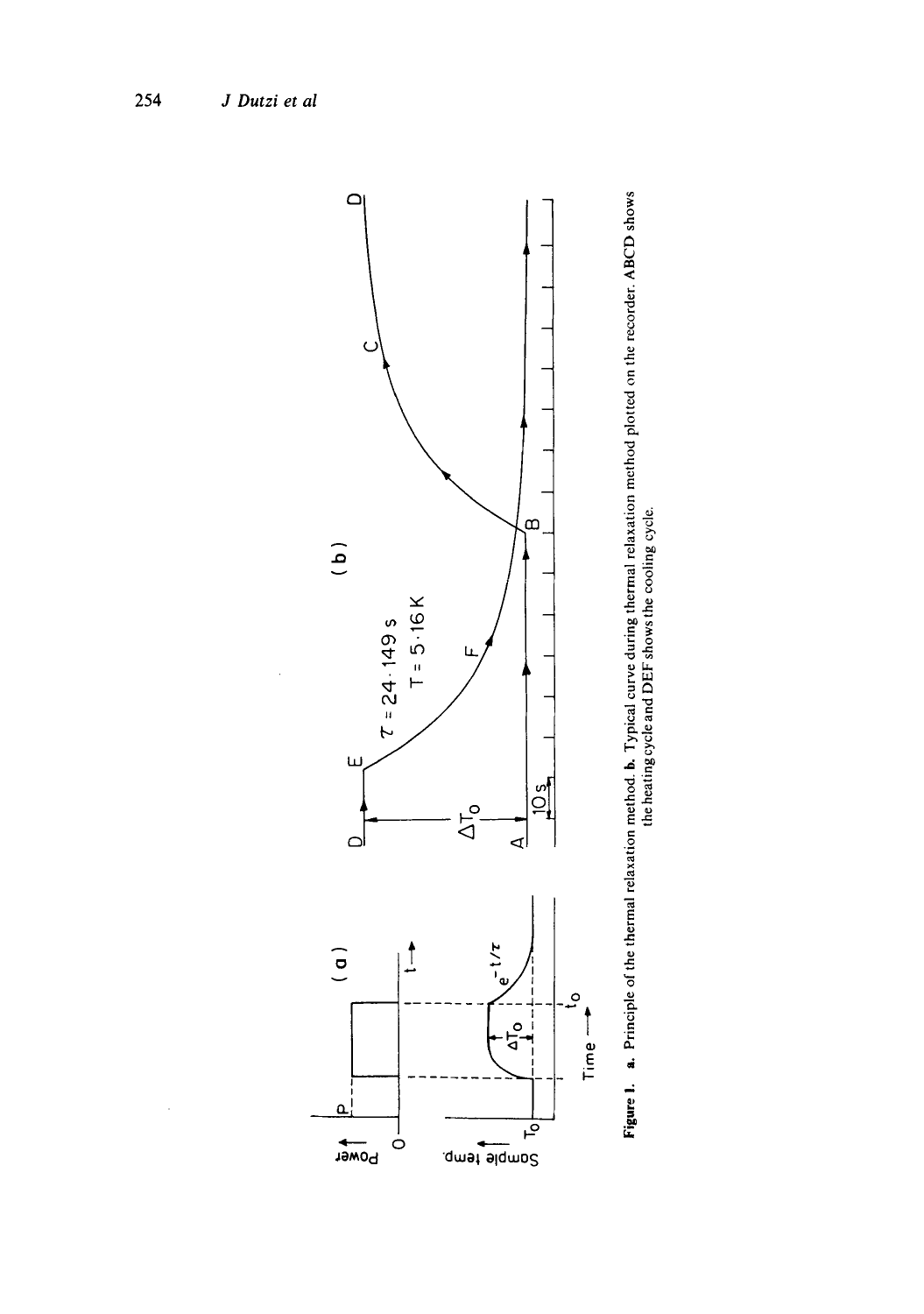is given by  $P/K$ , where P is the power applied and K is the thermal conductance of the weak link. After this steady state is reached the heat input is suddenly stopped and the sample temperature relaxes to  $T_0$  through the link. If the heat balance equation is solved for the cooling cycle it is found that the relaxation is exponential for small  $\Delta T_0$ , and is given by

$$
\Delta T = T_s - T_0 = \Delta T_0 \exp(-t/\tau). \tag{1}
$$

The relaxation time is given by  $\tau = C/K$ , where C is the specific heat of the sample. Explained above is a simple model of relaxation calorimeter and it is necessary that the time constant with which the sample, the thermometer and the heater come to equilibrium ( $\tau_{\text{internal}}$ ) is much less than the relaxation time constant  $\tau$ . In case this internal time constant is comparable to  $\tau$ , which can be due to poor thermal conductivity of the sample or poor bonding of any of the sample holder components and the sample, the relaxation is non-exponential and has the form

$$
T = A \exp(-t/\tau) + B \exp(-t/\tau_{\text{internal}}). \tag{2}
$$

This is known as the  $\tau_2$  ( $\tau_2 = \tau_{\text{internal}}$ ) effect and proper corrections must be done to get results. This  $\tau_2$  effect is very well discussed by Bachmann *et al* (1972) and Schwall *et al* (1975). In practice, with careful selection of the sample holder components it is generally possible to avoid  $\tau_2$  effects. In our case the thermal link is so chosen that the time constant  $\tau$  is greater than 1 second at the lowest temperature. Figure 1b shows a typical data curve obtained during the run with the blank sample holder at 5-16K. The relaxation is exponential within  $1\%$  which is the measuring limit of our system.

In the relaxation arrangements specific heat can also be measured by heat pulse method provided the relaxation time is large compared to the duration of the heat pulse. We have used pulse method when time constants are more than 50 seconds. In this method (figure 2) a heat pulse  $\Delta Q$  is applied to the sample and the resultant temperature rise  $\Delta T$  is noted.  $\Delta Q/\Delta T$  gives the heat capacity of the sample.  $\Delta T$  is determined by extrapolating the cooling curve to the start of the pulse. In the figure an initial spike is shown and this is because the applied heat reaches the thermometer first



Figure 2. Typical curve during the heat pulse method.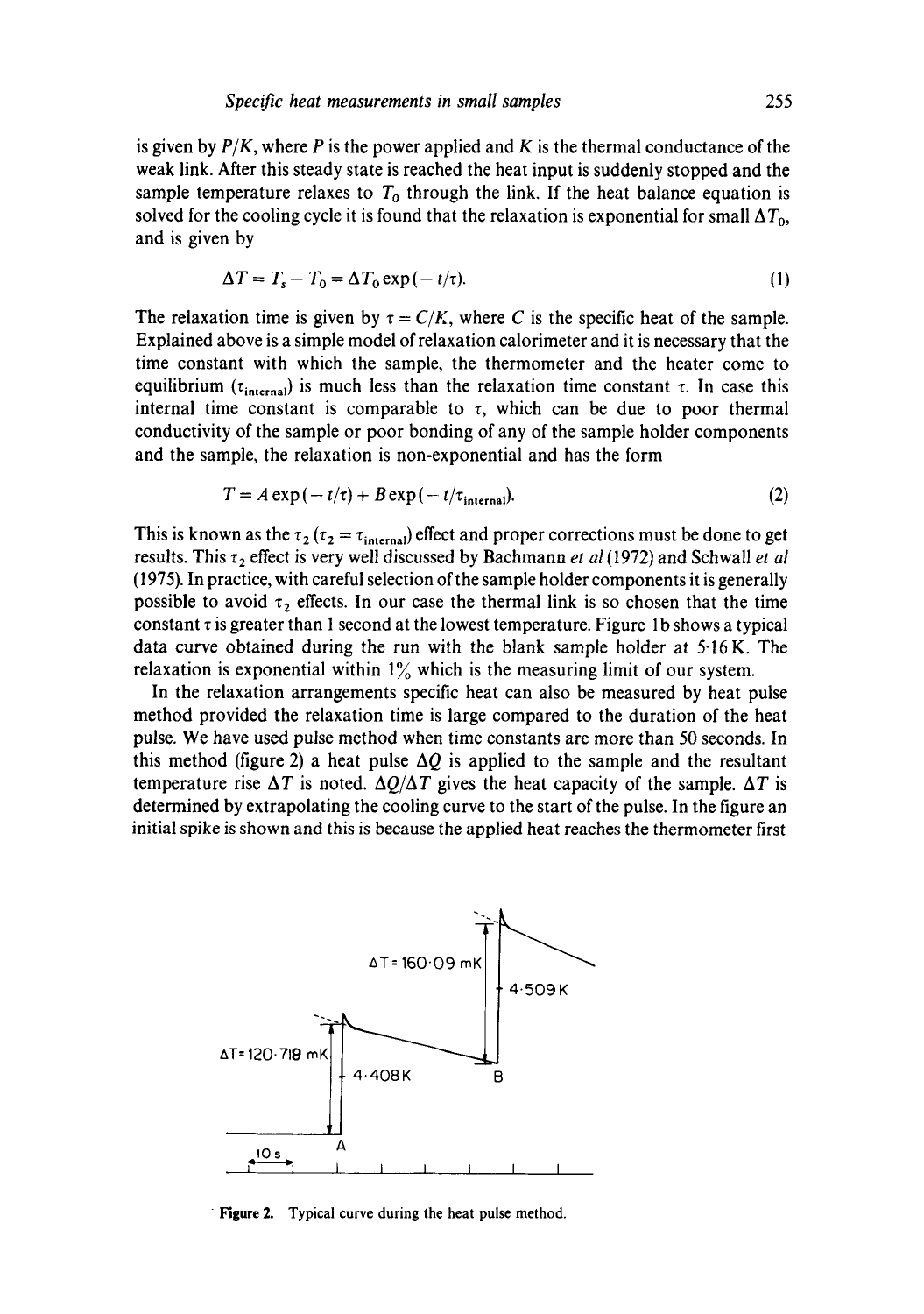## 256 *J Dutzi et al*

before equilibrating. The width of this overshoot is larger than that of the heat pulse, but as the applied heat does not escape out of the system, the spikes have little effect on the  $\Delta T$  measurements. The pulse widths of the heat input range from 100 ms to 600 ms. Figure 2 is a typical curve obtained during the run with  $PdPb<sub>2</sub>$  samples.

## **3. Sample holder**

The sample holder (figure 3) consists of a sapphire disk of the size  $8 \times 8$  mm<sup>2</sup>, 25  $\mu$ m thick. A thin film of nichrome resistance deposited on one side of the sapphire disk acts as a heater. A bare element of germanium resistance supported away from the substrate with thin gold wires serves as the thermometer. The substrate is linked to a copper ring, which sits on a temperature controlled heat reservoir by four constantan wires, 50  $\mu$ m thin. These wires act as electrical leads for the heater and the thermometer, and also as the thermal link as required in the thermal relaxation method.

The addenda heat capacity, i.e. the heat capacity of the blank sample holder was always less than  $10\%$  of the total. The heater, the thermometer and the sample holder contribute to this addenda. Bachmann *et al* (1972) in a detailed analysis have shown that 1/3rd of the heat capacity of the linking wires also contributes to this addenda. The sample under measurement is polished on one side and attached to the bare side of sapphire substrate with a very thin layer (few micrograms) of Apiezon-N grease. All the



Figure 3. Sample holder.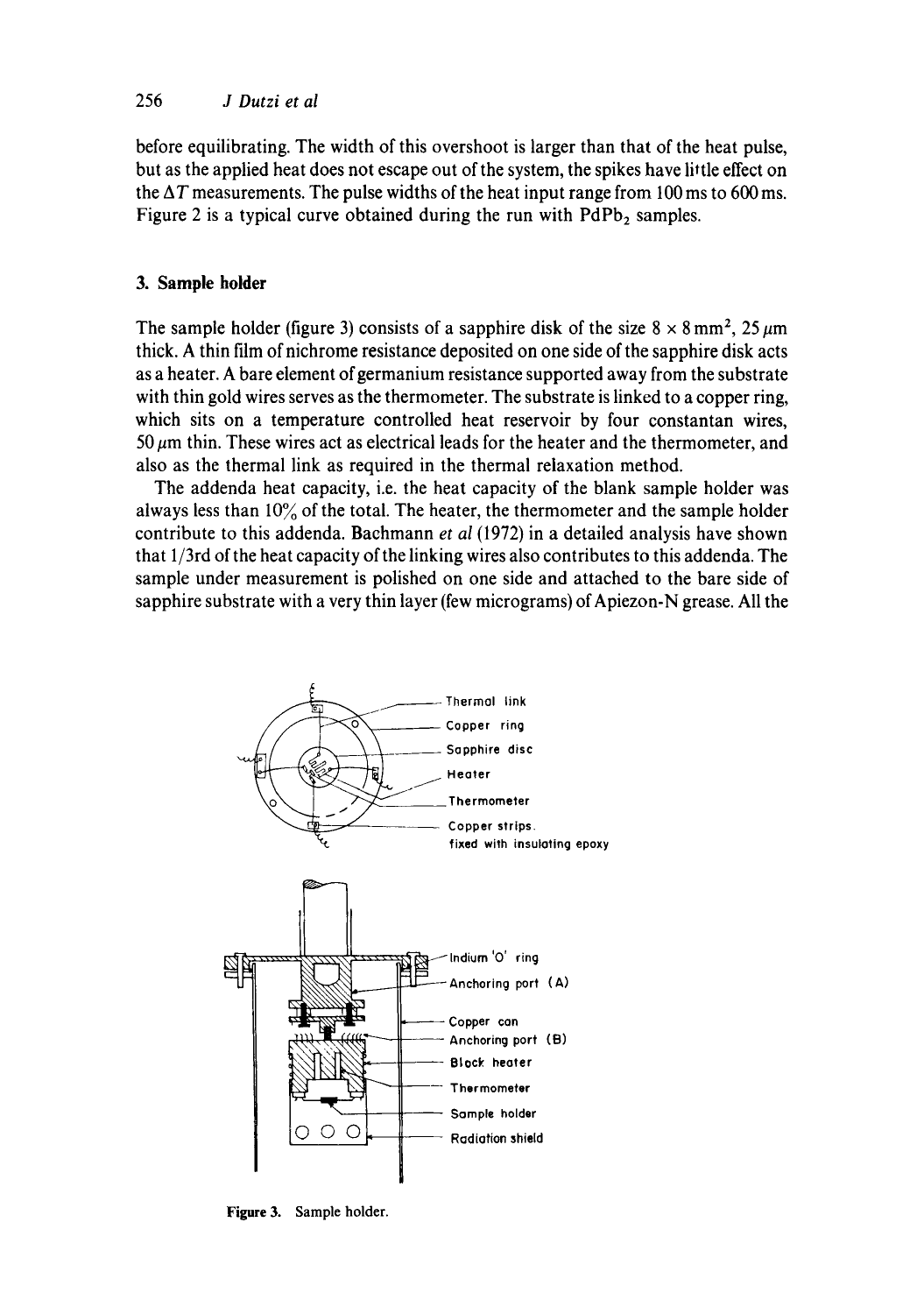electrical leads going to the sample holder are first anchored at a port in contact with liquid helium, and then on copper block which acts as a heat reservoir.

#### **4. Instrumentation**

The block diagram for the experimental set-up is shown in figure 4. A pulse width controller controls the output of a constant current source to which the sample heater is connected. The values of the current and the pulse widths are estimated and adjusted so that the temperature throws ( $\Delta T_0$ ) will be about 1% to 2% of the measurement temperature. The typical throws in our measurement range from 20 mK to 200 mK. To achieve a good temperature stability and noise-free environment special attention was paid to the grounding and shielding of all the instruments, signal cables and the cryostat.

#### 4.1 *Thermometry*

The bare germanium resistance was calibrated in the operating temperature range against a calibrated germanium thermometer. The resistance values *R(T)* were fitted to a 7th degree polynomial of the type

$$
T^{-0.25} = \sum_{n=0}^{n} A_n (\ln R)^n.
$$
 (3)

The fitting was achieved by using the method of least squares and finding the polynomial coefficients by Gaussian elimination method. The deviations obtained are less than  $0.5\%$  and the temperature can be read accurately within 50 mK.

The thermometer resistance was measured by an a.c. bridge with a lock-in amplifier (PAR-186A) as a null detector operating at 183 Hz. The thermometer is connected to



Figure 4. Instrumentation-block diagram.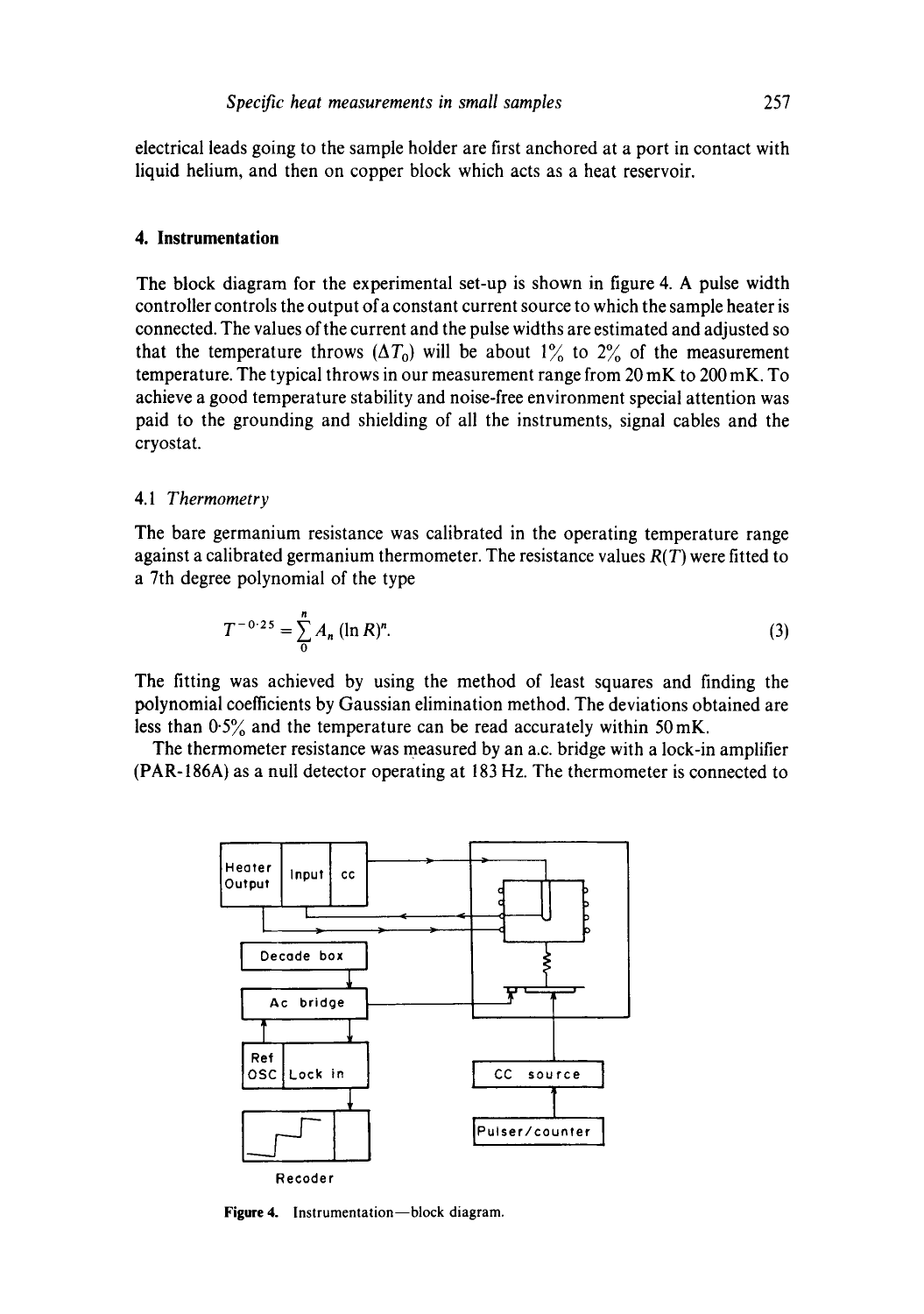the measuring arm of the bridge in a standard 3 wire mode. The bridge excitation is always adjusted so as to keep the dissipation in the thermometer to less than  $10^{-8}$ watts. A change of 10 ppm in the thermometer resistance could be detected with this bridge. The output of the null detector is connected to a recorder where the heating and cooling cycles in the measurements are recorded.

### 4.2 *Constant current source*

The heart of the constant current source is the OPAMP LM324 (figure 5) used in the gomparator mode. To avoid any interference from the mains the circuit was designed to operate with batteries. The reference voltage required was also generated using diodes D1 and D2 biased by R1. These diodes draw much less than  $100 \mu A$ , while a conventional zener diode would draw about l0 mA.

The load current through the load R1 can be set to a required value by selecting the reference voltage, proper series resistance  $R_s$  and by measuring the voltage drop across the standard resistance (100 $\Omega$  or 1000 $\Omega$ ) in series with the load. The output of the OPAMP controls the resistance of E-C section of the transistors TR2 and TR3 in such a way that a constant current flows through Rl depending upon the feedback voltage measured across  $R<sub>s</sub>$ . To increase the load current capacity to 100 mA we have used two transistors. The transistor at the OPAMP output acts as a buffer and can source about 10mA to the base drives of TR2 and TR3 during the high current operations. The circuit can give currents from  $1~\mu$ A to  $100~\text{mA}$ .

The switch SW6 enables one to measure the voltage drop across the load resistance R1 and the standard resistance  $R_d$  by an external voltmeter. Whenever the voltmeter is not required it is shorted by the switch SW7, so as to avoid even any minute stray current flow through the load due to pick-up in the voltmeter leads.

The load current can be switched externally by a 5 V TTL level, coupled to the circuit through an IC MCT6 which has two optocouplers. With the input high, the phototransistors (PT1 and PT2) conduct, PT1 shorting the reference supply and PT2 shorting the B-E section of the control transistors putting offthe load current. With this arrangement the current pulses of pulse widths in the range 7 ms to 7 s can be obtained. The rise time of these pulses is 80  $\mu$ s for low currents and less than 10  $\mu$ s for higher currents.

#### 4.3 *Pulse width controller*

Precise pulse widths are generated by one of the monostables in the IC 74LS221 (figure 6). This IC has two monostables. The first is set for a fixed pulse width and is triggered on the release of a manual push button switch. The second monostable is triggered on the falling edge of the first one. The first monostable is used to avoid the mistriggering of the second due to switch bounce and debounce at the switch release. The pulse widths of the second monostable can be preselected by a proper RC combination via switch SW1b, the thumbwheel switch, and a  $10 K\Omega$  10 turn potentiometer. The pulse width is measured by gating a fixed frequency pulse train during the on period of the second monostable. The number of pulses gated is then counted and displayed by the combination of IC 74C926N and 7416. A 1 MHz pulse train generated by a crystal clock is then passed through a three-stage decade divider consisting of 74LS390 and 74LS90, so that the frequency of the pulse train at the gate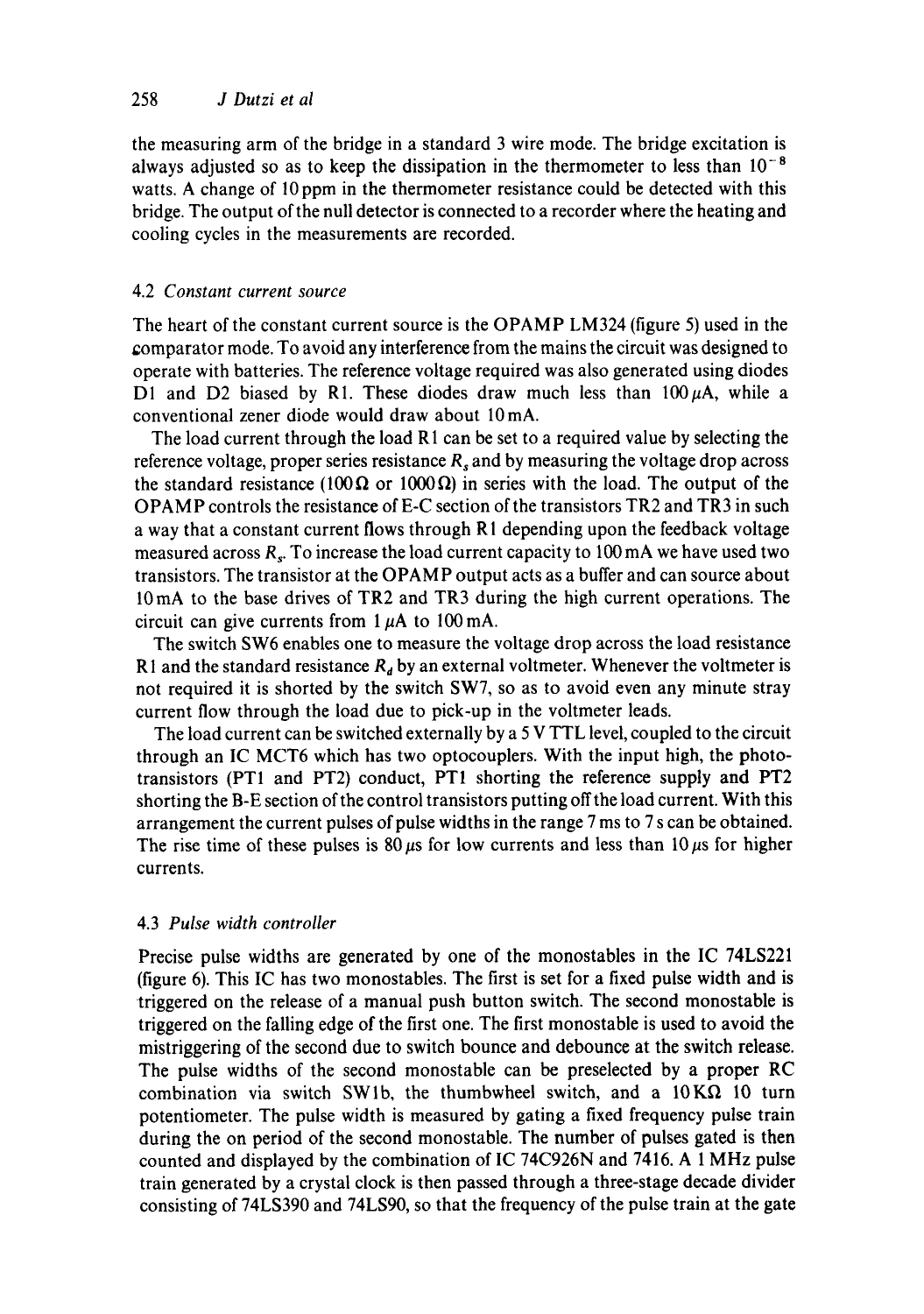

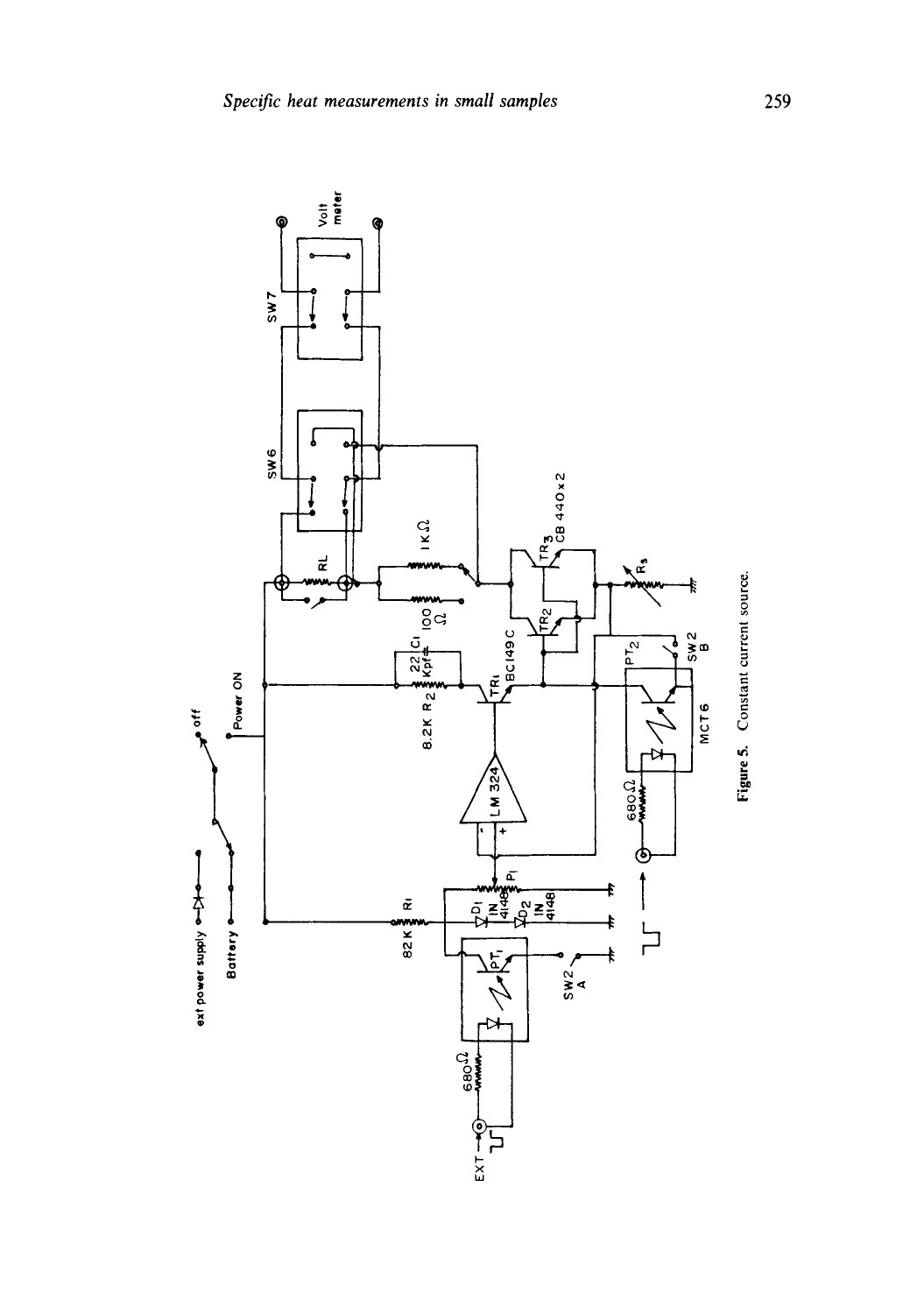

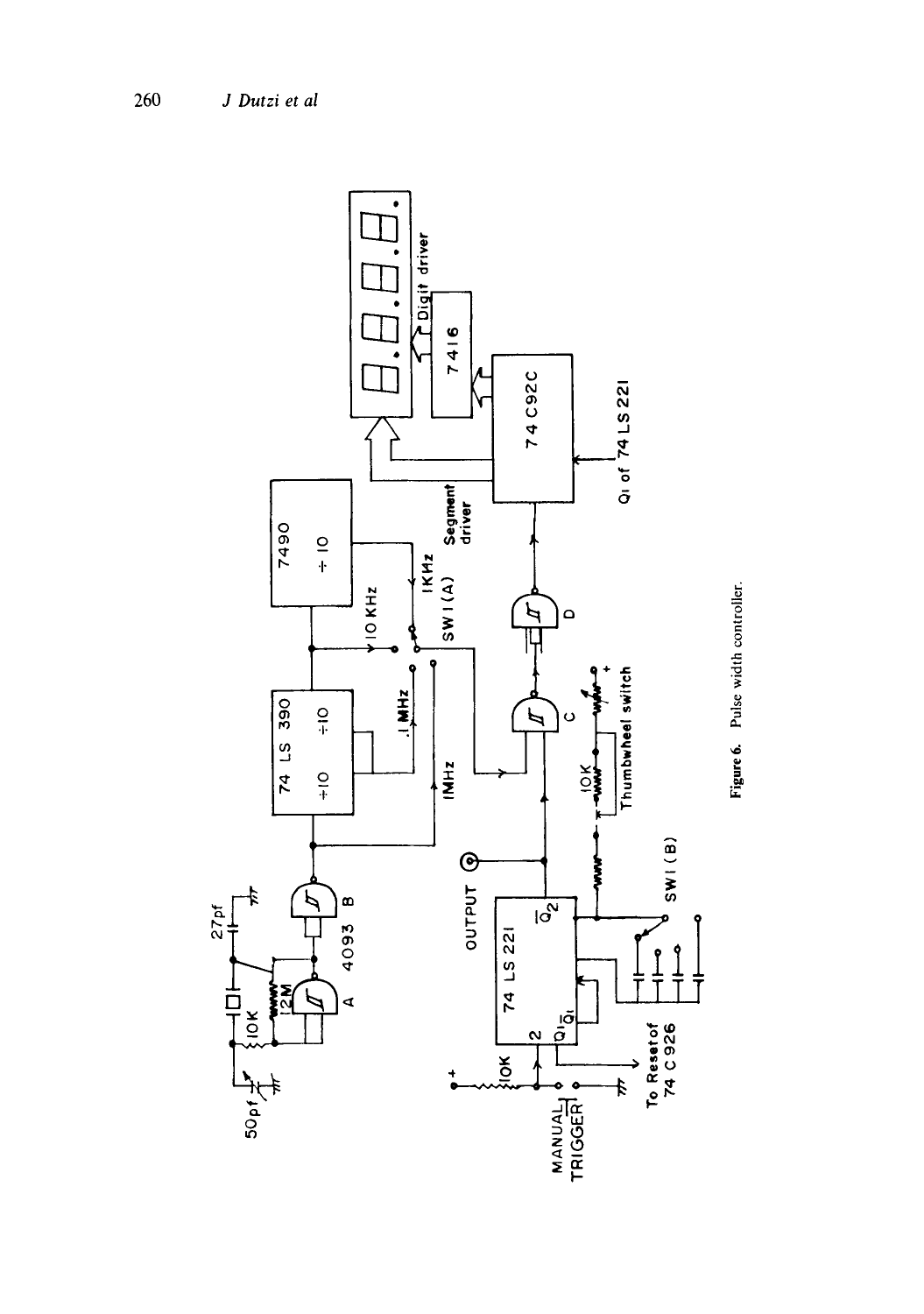input can be selected from 1 MHz to 1 kHz depending on the range of the output pulse width. With this we get a 1  $\mu$ s resolution in 7 ms range, 10  $\mu$ s in 70 ms range and so on. The pulse widths of 7 ms to 7s can be selected within  $1\%$  but each pulse can be measured with  $0.1\%$  resolution.

## **5. Results**

In order to check our apparatus we have measured the specific heat of many metallic samples and obtained good results. Figure 7 gives a plot of  $C/T$  against  $T^2$  for a single crystal of silver of 99.99% purity. In a metallic sample the specific heat at low temperatures is given by  $C = \gamma T + \beta T^3$ , where the first term gives the electronic contribution and the second term gives the lattice contribution.  $\gamma$  and  $\beta$  are the constants. Despite repeated measurements the curve in figure 7 gives two slopes, one above 12 K and the other below it. Although the reasons for the two slopes are not clear we have no reason to doubt our measurements. From the plot of the curve below 12 K we find  $\gamma = 0.68 \text{ mJ/g}$ -atom K<sup>2</sup> and  $\beta = 0.187 \text{ mJ/g}$ -atom K<sup>4</sup>. The  $\gamma$  value agrees closely with the value given in the literature: 0.695 mJ/g.-atom K<sup>2</sup>. From the value of  $\beta$ we obtained the Debye temperature  $\theta_p$  as 218 K. This can be compared with the value of 225 K given in the literature (Gopal 1966).

Measurements were also done on a single crystal of  $PdPb<sub>2</sub>$  which is superconducting below 3 K. Figure 8 shows a plot of C against  $T$  in the normal and superconducting states, in the temperature range 1.6 K to 4.0 K. The normal state data below  $T_c = 3$  K



**Figure 7.**  $C/T$  vs  $T^2$  for silver.